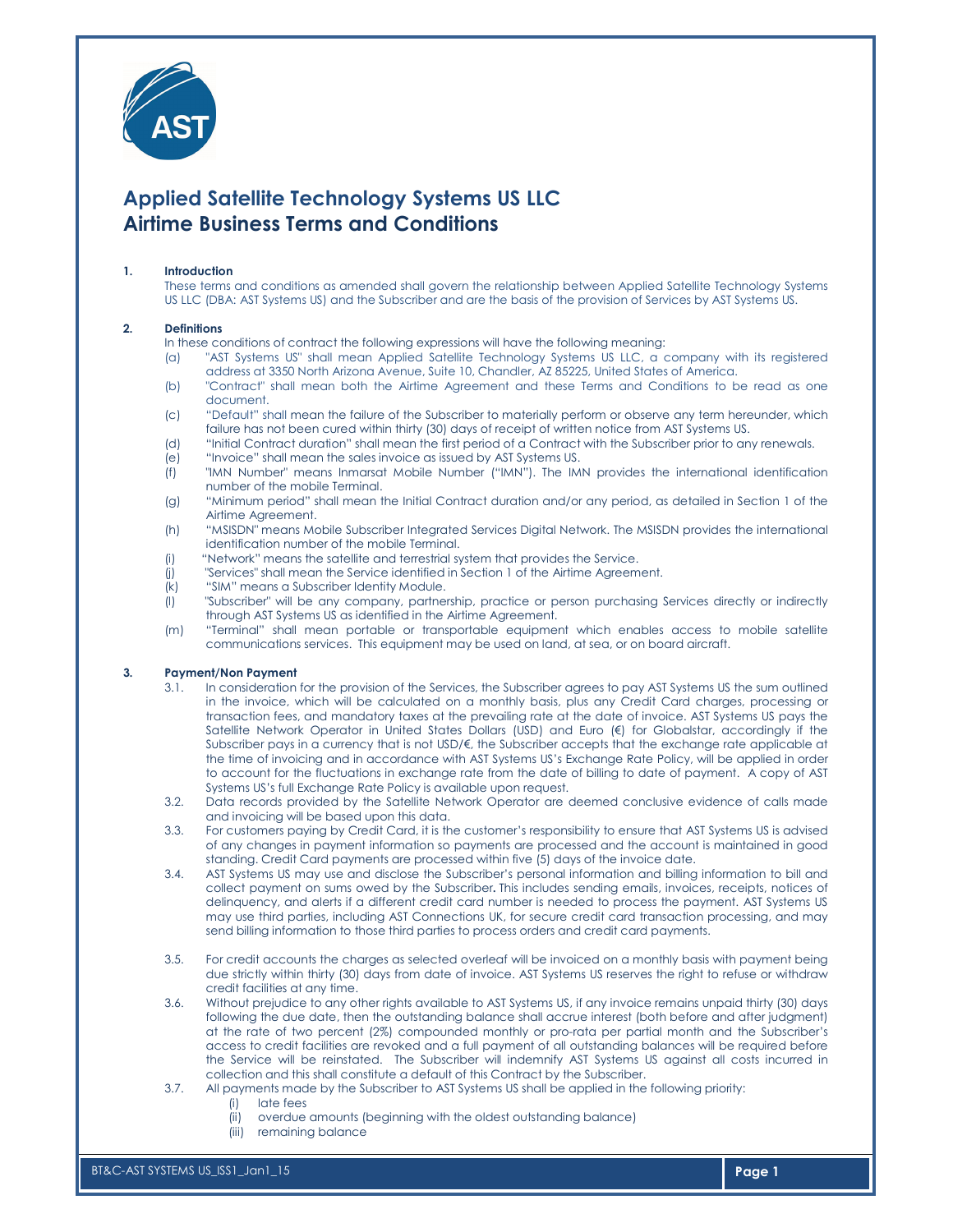- 3.8. AST Systems US reserves the right to immediately suspend the services if payment is not received in accordance with clause 3 of these Terms and Conditions.
- 3.9. The Subscriber shall notify AST Systems US of any disputed items within thirty (30) days of the date of invoice. AST Systems US shall review and respond to the dispute within ten (10) working days of receipt of the dispute. Any dispute that is upheld by AST Systems US will be immediately credited to the Subscriber if such has already been paid. Thereafter the Subscriber shall be subject to the Disputes/Arbitration process as outlined in clause 13 of these Terms and Conditions.
- 3.10. In the event of a Late Billing (see section 10.9) event AST Systems US shall present to the Subscriber any additional charges incurred by the Subscriber in the form of an invoice as soon as it becomes practicable to do so after AST Systems US is informed of the Late Billing event. Any invoice that has been generated by a Late Billing event will become due for payment within thirty (30) days from the date of that Late Billing invoice.

# 4. Subscription Fees and Prices

- 4.1. Subscription Fees will be charged as indicated in Section 1 of the Airtime Agreement irrespective of use of the SIM card and/or Terminal.
- 4.2. Subscription fees will continue to apply during SIM card/Terminal suspension.
- 4.3. Call costs not listed in Section 1 of the Airtime Agreement will be charged at AST Systems US standard rates, copies of which are available on request.

#### 5. Sales Tax/Other Taxes

- 5.1. Any sales tax and other taxes are charged at the prevailing rate.
- 5.2. Where a sales tax or other tax becomes due at a later date AST Systems US shall pass such charges on to the Subscriber.

#### 6. Unauthorised/Fraudulent Use

- 6.1. It is the user's responsibility to ensure that they:
	- (a) Understand and comply with the laws and licensing arrangements of the country in which they are operating.
	- (b) Safeguard the operation of the system from any unauthorised, fraudulent or dangerous use.
	- (c) Notify AST Systems US immediately if any unit is stolen or they become aware of any unauthorised, fraudulent or dangerous use, so that the airtime service may be suspended. Please note that notification must be followed up in writing and that any calls made including fraudulent calls and those derived from SIM card cloning will be chargeable howsoever caused, until such notification is received and suspension of the SIM card and/or Terminal is confirmed by the Satellite Network Operator.
- 6.2. AST Systems US reserves the right to immediately terminate any Services to the Subscriber should they believe that the Subscriber has not observed their responsibilities as outlined in clause 6.1 of these Terms and Conditions.

## 7. Re-activation, Unbarring and Deactivation

In the event of re-activation, unbarring or deactivation of a SIM card and/or Terminal, a charge of \$50 USD may be applied for each process, unless specifically excluded in Section 1 of the Airtime Agreement. Re-activation of a deactivated Iridium SIM card will cost \$220.00 USD.

# 8. Duration

- 8.1. For Contracts where payment is received upfront, the Contract shall run for the pre paid period, as a minimum.
- 8.2. The Initial Contract duration is detailed in Section 1 of the Airtime Agreement.

# 9. Cancellation/Renewal/Termination

- 9.1. New consumer Subscribers may cancel this Contract within seven (7) working days after the date on which the Contract commences by providing written notice to AST Systems US within the same period if, and only if the Subscriber has not connected to the Network. Any costs incurred during this period by the Subscriber connecting to the Network will be charged to the Subscriber. Please note: In these circumstances, connecting to the Network during this period will void your right to cancel the Contract.
- 9.2. Any consumer Subscribers who enter into a Contract via distance means may cancel this Contract within seven (7) working days after the date on which the Contract commences by providing written notice to AST Systems US within the same period if, and only if the Subscriber has not connected to the Network. Please note: In these circumstances, connecting to the Network during this period will void your right to cancel the Contract.
- 9.3. The Subscriber agrees to give notice for termination of the Contract in writing to AST Systems US at least thirty (30) days prior to the commencement of any renewal term ("Termination Notice").
- 9.4. In the absence of receiving a Termination Notice, AST Systems US will automatically renew the Contract on the last day of the Contract for a further term of the same duration as the original Contract. The automatic renewal will continually renew at the end of each consecutive term unless notice is given in accordance with 9.3.
- 9.5. Contracts which are invoiced up front quarterly, half yearly or annually (which include Minutes and/or Megabytes) are only able to be terminated at the end of the committed Contract period. Notice in accordance with 9.3 must be given prior to commencement of the next period.
- 9.6. After the Initial Contract period, Contracts which have not been paid for up front (as detailed above in clause 9.5), may be terminated by the Subscriber by giving not less than thirty (30) days written notice of termination at any time.
- 9.7. AST Systems US reserves the right not to renew the Contract should it wish to terminate the Agreement at the end of the Contract period. AST Systems US will provide thirty (30) days notice of its intention not to renew a Contract.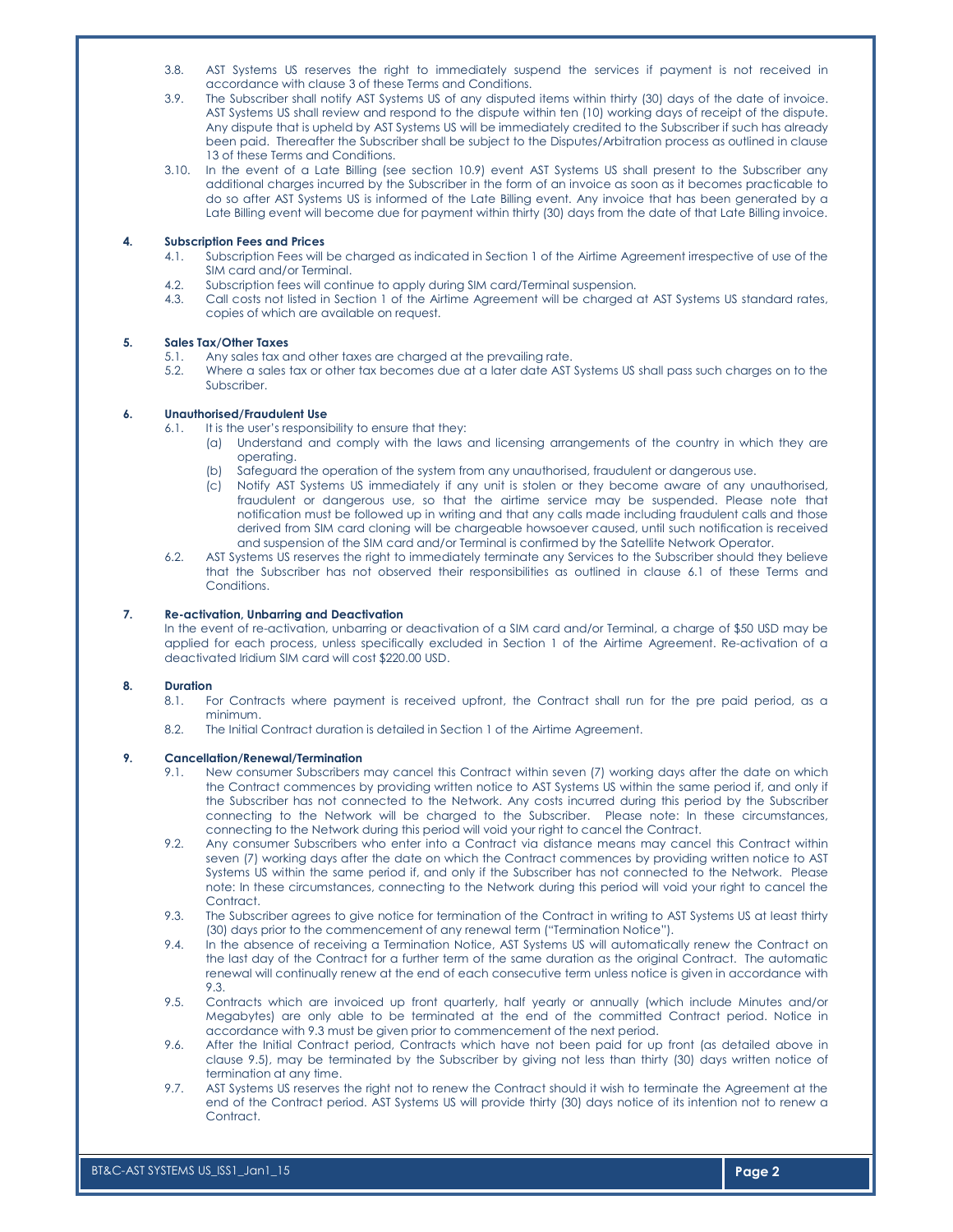- 9.8. Upon termination of the Contract all outstanding costs, fees, and balances must be paid. Any termination of the Contract shall be without prejudice to any other rights or remedies a party may be entitled to under the Contract, or at law, and shall not affect any accrued rights or liabilities of either party.
- 9.9. AST Systems US may terminate this Contract by providing fourteen (14) days notice should the Subscriber be in breach of the Contract. In the event of such termination the Subscriber shall still be liable for the payment of any minimum period left on the Contract.
- 9.10. On any contract renewal these Terms and Conditions and any subsequent amendment made under clause 11.3, shall continue to apply unless changes are agreed in writing.

# 10. Liability  $10.1$ .

- AST Systems US will use all reasonable efforts in ensuring its employees use reasonable skill and care in the provision of the Services.
- 10.2. Subject to sufficient and correct documentation being offered by the Subscriber, AST Systems US may accepts
	- Liability for obvious negligence arising in connection with the provision of Services, as agreed between the parties, to a maximum of the Contract Value. Documentation supporting the Subscriber's claim of negligence and proof of damages must be submitted in writing to AST Systems US at its designated domestic service address within 45 days of the alleged negligent act. If Subscriber does not provide timely notice of the claim, then the claim for liability will be barred.
- 10.3. Any liability in respect of claims arising in contract, or otherwise, for losses of a consequential or contingent nature, due to faults of AST Systems US is expressly excluded. In no event will AST Systems US be liable for loss of anticipated profit, loss by reason of plant shutdown, non operation or increased expense of operation of other Goods or Services or other costs, expenses or losses, real or notional.
- 10.4. No liability or consequential loss will be accepted by AST Systems US for:
	- (a) Any or all failure or reduction in quality in all aspects of the system hardware or Services provided nor the satellite(s) or terrestrial connections that may apply.
	- (b) Any failure, errors or omissions of the satellite operator, sub distributors or any other person or organisation associated directly or indirectly with the provision of the anticipated service.
	- (c) Any loss or delay associated with unlicensed or fraudulent usage of equipment or services.
- 10.5. Any condition or warranty, which might otherwise be implied or incorporated within this Contract by reason of statute or common law or otherwise, is hereby expressly excluded.
- 10.6. No warranty either expressed or implied as to performance for fitness for purpose is given.
- 10.7. Any dates specified by AST Systems US for the delivery of Services are intended to be an estimate and time for delivery shall not be made of the essence by notice. If no dates are so specified, delivery shall be within a reasonable time.
- 10.8. AST Systems US cannot be held responsible for any loss of Services, which are due to the withdrawal of operating licenses by Governmental authorities or their refusal to renew such.
- 10.9. The Subscriber acknowledges that on rare occasions AST Systems US may be billed by their supplier for usage incurred by the Subscriber and/or end user, after the usual billing period ("Late Billing"). The Subscriber hereby acknowledges and agrees that they are responsible for any such costs that a Late Billing event generates and agrees to pay for such usage in accordance with clause 3.10 of this Contract.
- 10.10. At the Subscriber's discretion the Subscriber may request to receive notifications when their usage exceeds an agreed level ("Usage Alerts"), however, the Subscriber agrees and acknowledges that AST Systems US does not accept any liability for or guarantee the Usage Alert service and it remains the sole responsibility of the Subscriber to ensure they do not exceed the specified monthly airtime limits. If any such limit is exceeded the Subscriber hereby agrees to pay for usage generated in accordance with clause 3 of this Contract.
- 10.11. The Subscriber acknowledges and agrees that all services will be chargeable howsoever caused, until either a request for a deactivation or suspension is received by AST Systems US from the Subscriber and the deactivation or suspension of the SIM card and/or Terminal is confirmed by the Satellite Network Operator.

#### 11. General

- 11.1. AST Systems US may assign the Contract or any part of it to any person, firm or company.
- 11.2. The Subscriber or its affiliates shall not assign, transfer, subcontract or in any manner make over to a third party the benefit of this Contract without the prior written consent of AST Systems US.
- 11.3. The Subscriber understands and acknowledges that AST Systems US may, at its sole discretion, amend and/or modify the contract periodically by giving thirty (30) days written notice to the Subscriber's address for notices in accordance with clause 15. For the avoidance of doubt: this includes these Terms and Conditions and the subscription and pricing in Section 1 of the Airtime Agreement. Within the thirty (30) day notice period the subscriber can express any concerns they have with any amendments or modifications imposed by AST Systems US in accordance with clause 15 of this contract. Within the thirty (30) day notice period the Subscriber may terminate this Contract by giving thirty (30) days notice in accordance with clause 8 and 9 of this Contract. Upon the expiry of the thirty (30) day notice period, the Subscriber shall be deemed to have accepted any notification and/or amendment unless otherwise agreed in writing and signed by an authorised signatory of AST Systems US.
- 11.4. AST Systems US reserves the right to change the ID numbers, including but not limited to MSISDN and INM numbers, if required. Prior notice of any changes will be given where possible.
- 11.5. It is acknowledged and agreed by both parties that neither entry into, nor performance of the terms of this Contract constitutes a partnership, joint venture, relationship of agency, or establishment of any other form of company between the parties.
- 11.6. Any waiver by either party of its rights under this Contract or of any breach of this Contract shall not be construed as a waiver of any or further rights or breach.
- 11.7. AST Systems US reserves the right to suspend the Service immediately at any time upon discovery of a breach of this Contract.
- 11.8. Both parties to the Contract will comply with their respective obligations under the Data Protection Act, as modified from time to time.